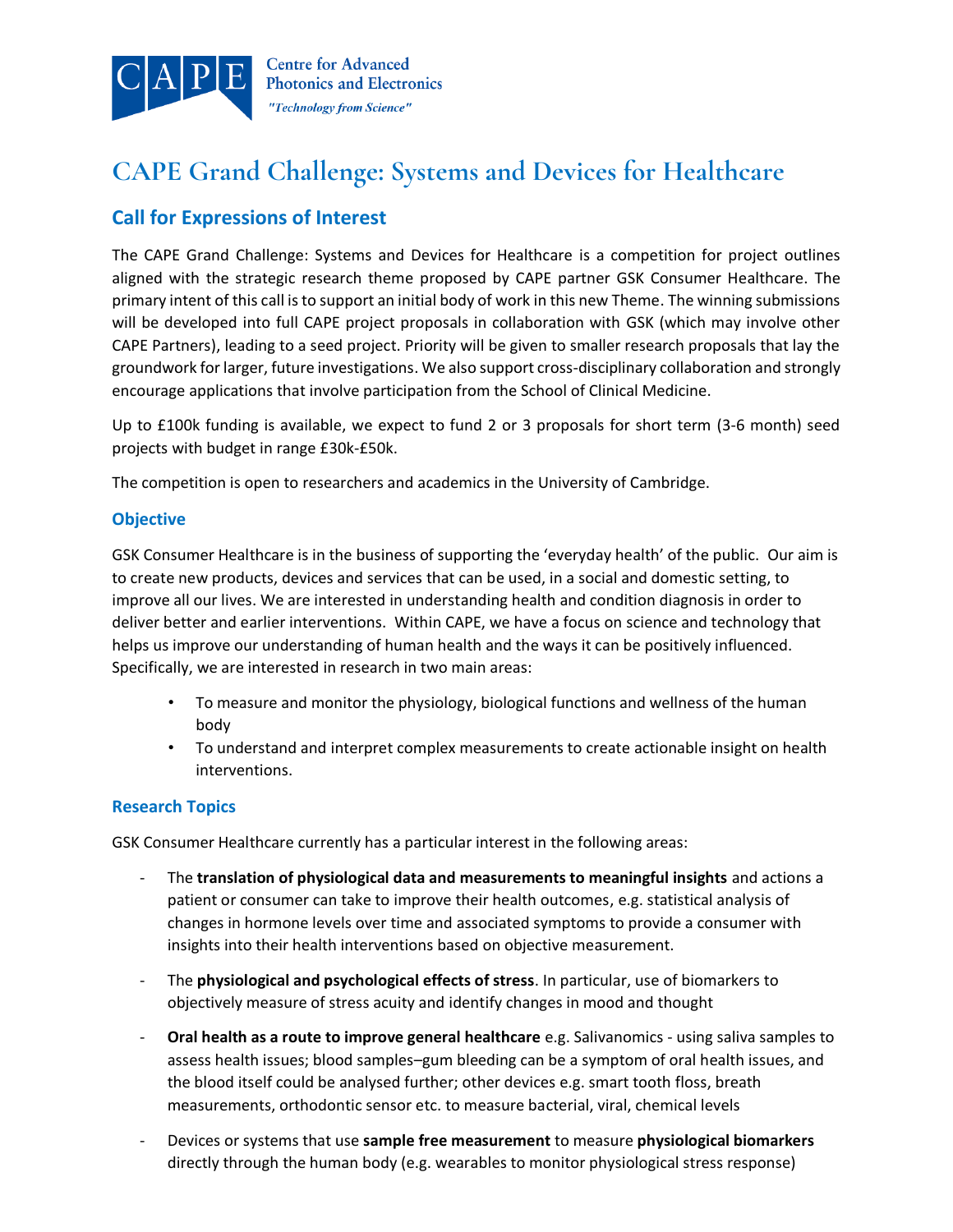

- Physiological measurement and health monitoring for **women's hormonal health** e.g. physiological and biological impacts associated with hormonal health conditions or phases such as menopause, endometriosis, PCOS; monitoring outcomes; offering **personalised solutions** for these conditions.
- The physiological impacts and implications of **microbiome** populations for everyday wellness, stress and hormone balance. In particular, how to measure, analyse and deliver meaningful impact through insights gained.

However, proposals outside these areas, in general consumer healthcare are equally welcome.

Proposals for research will be assessed on their merits and against four main criteria (noting that an individual proposal does not have to address all of these elements)

- The ability of the research to produce tangible demonstration or evidence of findings
- The opportunity to access novel information or insights on human health
- The ability to generate Intellectual Property associated with the research
- The opportunity to open up novel areas of research or investigation

GSK recognises the value of research throughout the maturation of technologies e.g.

- Edge Research Entirely new science
- Maturation Engineering for cost, reliability or efficiency in existing approaches
- Demonstration Integration of technologies to demonstrate/evidence new capabilities

We encourage proposals to be clear on what stage of maturity the research is expecting to address.

Please capture in the proposal the potential long-term applications you believe possible for the technology or concept in the Consumer Healthcare market e.g. improved sensor for wearable, multivirus detection device.

## **Award**

**£1,000** bonus will be awarded to the submitter of a Grand Challenge proposal that is developed into a project with a CAPE Partner. CAPE reserves the right not to issue an award if the criteria for the project are not fulfilled and there is no guarantee that the project proposal will be funded.

All research project proposals resulting from the CAPE Grand Challenge between the winner and partner/s will follow standard CAPE project approval procedures and will operate under the terms of the CAPE Partnership Agreement. Contact CAPE office for details of the governance, IP and confidentiality terms.

## **Eligibility**

The competition is open to researchers and academics in the University of Cambridge. Each submission must include one applicant (i.e. the submitter or a co-investigator) who is eligible for PI status within the University.

CAPE is committed to equality of opportunity and to a proactive and inclusive approach to equality, which promotes an inclusive culture, and values diversity. We actively encourage applications from all under-represented groups.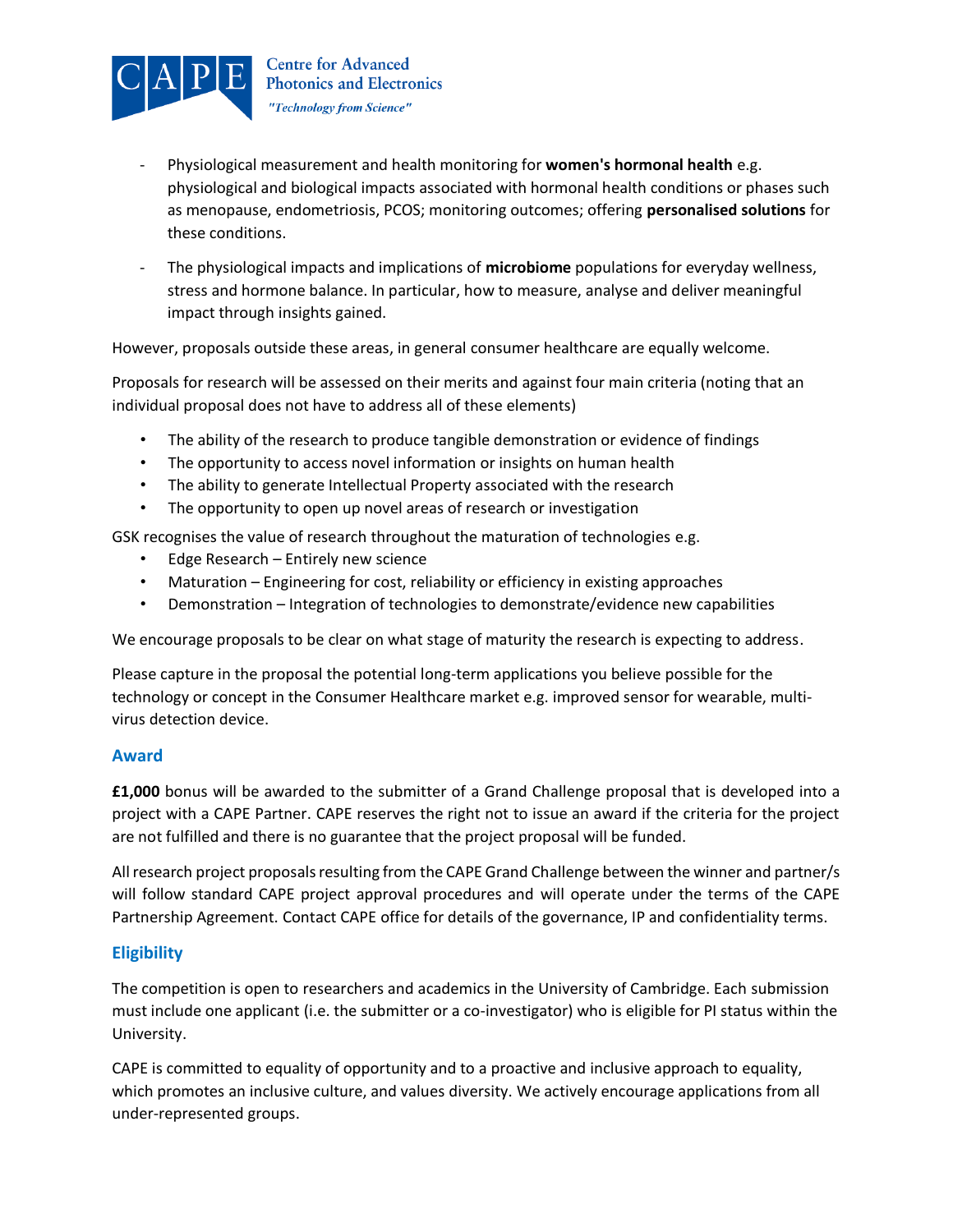

## **Criteria**

Expressions of Interest will initially be evaluated by GSK Consumer Healthcare, and they will indicate which proposal(s) most closely meet their needs and have the potential to form the basis of a full CAPE project proposal which they would support. In collaboration with GSK, a full project proposal will be submitted to the CAPE Steering Committee following the established CAPE process.

## **Timeline**

| 26 <sup>th</sup> April       | Call for Proposals announced         |
|------------------------------|--------------------------------------|
| Friday 27 <sup>th</sup> May  | Deadline for Expression of Interest  |
| Friday 24 <sup>th</sup> June | Submission of full project proposals |
| July                         | Announcement of Awards               |

## **How to apply**

Please complete an Expression of Interest Form [\(here\)](https://www.cape.eng.cam.ac.uk/sites/www.cape.eng.cam.ac.uk/files/cape_grand_challenge_healthcare_2022_outline_proposal_form.docx) and return to [cape-office@eng.cam.ac.uk](mailto:cape-office@eng.cam.ac.uk) by **Friday 27th May 2022.**

## **Pre application discussions**

If you have an idea for a proposal, GSK Consumer Healthcare would be happy to discuss it with you ahead of submission. Please contact [cape-office@eng.cam.ac.uk](mailto:cape-office@eng.cam.ac.uk) to arrange an online meeting.

## **Further Information**

There will be an opportunity to find out more about the objectives of the call and GSK Consumer Healthcare research interests at the CAPE Advanced Technology Lecture *'Consumer Healthcare - Finding Research that Changes the World'* on Wednesday May 4 at 2 pm in the CGC Seminar Room, Electrical Engineering Building or online. Register for online participation: [here.](https://www.cape.eng.cam.ac.uk/events/cape-advanced-technology-lecture-consumer-healthcare-finding-research-changes-world-tom-watt)

If you have any queries, please contact Ms Denisa Demko (CAPE Coordinator) or Dr Mark Leadbeater, CAPE Office, 9 JJ Thomson Avenue, Cambridge, CB3 0FA

Tel: +44 (0)1223 748343

Email: [cape-office@eng.cam.ac.uk](mailto:cape-office@eng.cam.ac.uk)